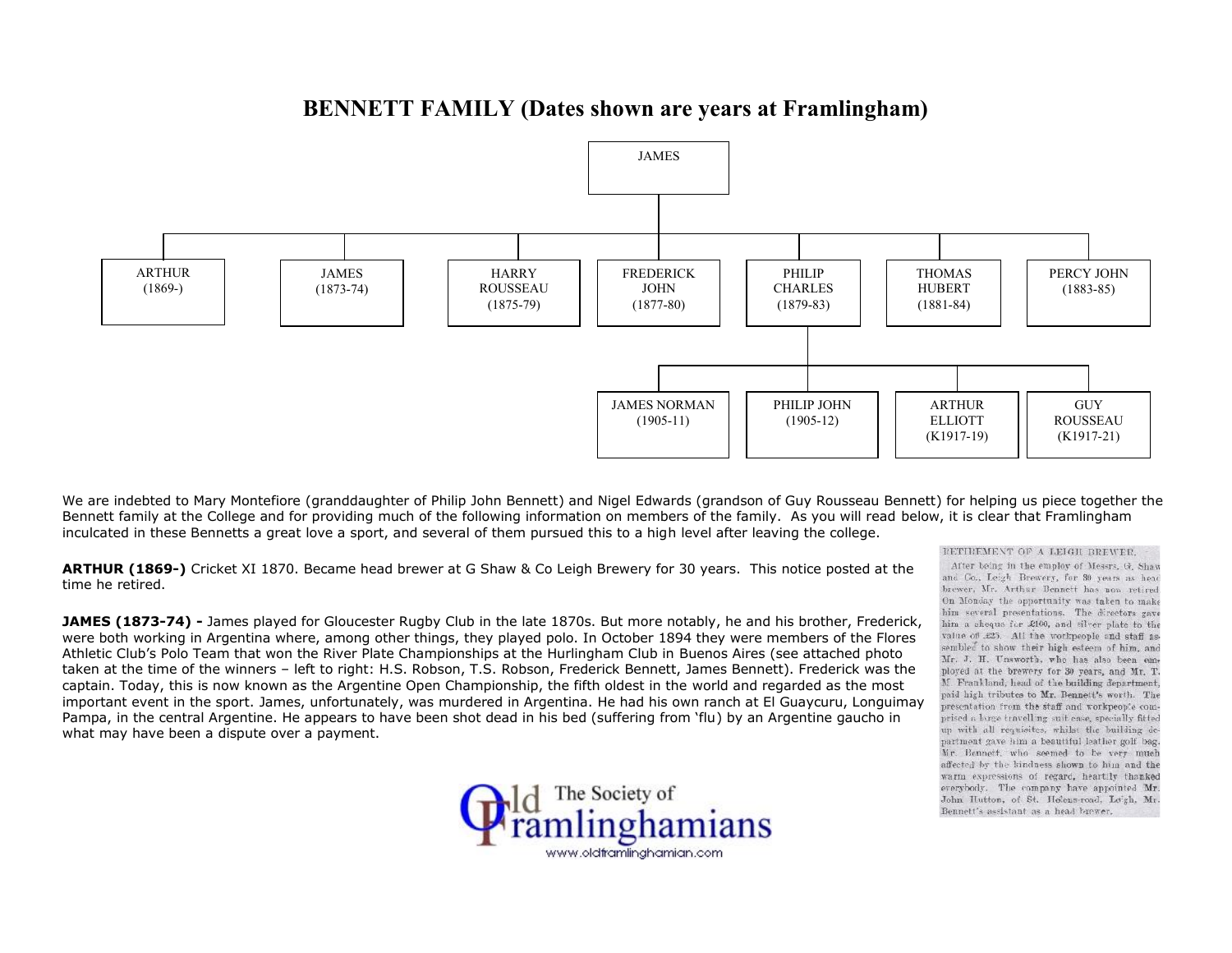## **HARRY ROUSSEAU (1875-79)**

**FREDERICK JOHN (1877-80)** – Monitor. Cricket XI, Football XI. James played for Gloucester Rugby Club in the late 1870s. But more notably, he and his brother, James, were both working in Argentina where, among other things, they played polo in the 1880s. They were instrumental among other things in setting up the Flores Athletics Club in Buenos Aires and developing polo and other sports there. This photo on the right has Frederick (standing third from left) as a member of the Buenos Aires Football Club photographed in 1891 when they were the rugby champions.

In October 1894 they were members of the Flores Athletic Club's Polo Team that won the River Plate Championships at the Hurlingham Club in Buenos Aires (see photo on left taken at the time of



the winners – left to right: H.S. Robson, T.S. Robson, Frederick Bennett, James Bennett). Frederick was the captain. Today, this is now known as the Argentine Open Championship, the fifth oldest in the world and regarded as the most important event in the sport. Frederick was a founder member of the Polo Association of the River Plate, serving on its governing body. This is



today the Argentine Polo Association. Frederick (this time without James) won the Championship again in 1899, this time playing for the Hurlingham Club in Buenos Aires. Frederick starting a rugby club in Buenos Aires, being a rugby reserve for Wales, playing for Monmouth County and Newport. Won Ayrshire & Grand National, Buenos Aires. Devonshire & Argentine Clubs. Advertising contractor, Buenos Aires. Retired to England 1912 and farmed in Bucks

**PHILIP CHARLES (1879-83)** Monitor. Cricket XI 1879 1880. Football XI 1879. Farmer and auctioneer.

**THOMAS HUBERT (1881-84)** - played football for Woolwich Arsenal (Arsenal today) and for Swindon Town FC in the late 1880s and early 1890s scoring goals in FA Cup matches.

## **PERCY JOHN (1883-85)**

JAMES NORMAN (1905-11) - Cricket X1. 1910, 1911. Football X1. 1910. Hockey X1. Athletic and a fives caps. Served in 1st World War, Australian Light Horse, Lt.; killed in action near Nordenhoek 4.10.1917, aged 22 War Memorial in Chapel – see http://www.oldframlinghamian.com/staticpages/index.php?page=20061106180201469

PHILIP JOHN (1905-12) - Cricket X1. 1912. Football X1. 1911-12. June. Victor Ludorum 1910, 1911. Springfield Cup 1912. Served in 1st World War, volunteering for Shropshire Lighthorse when 18 and then Camel Corps in Palestine followed by the Machine Gun Corps in Flanders, France, 2nd-Lt. Severely wounded in the Le

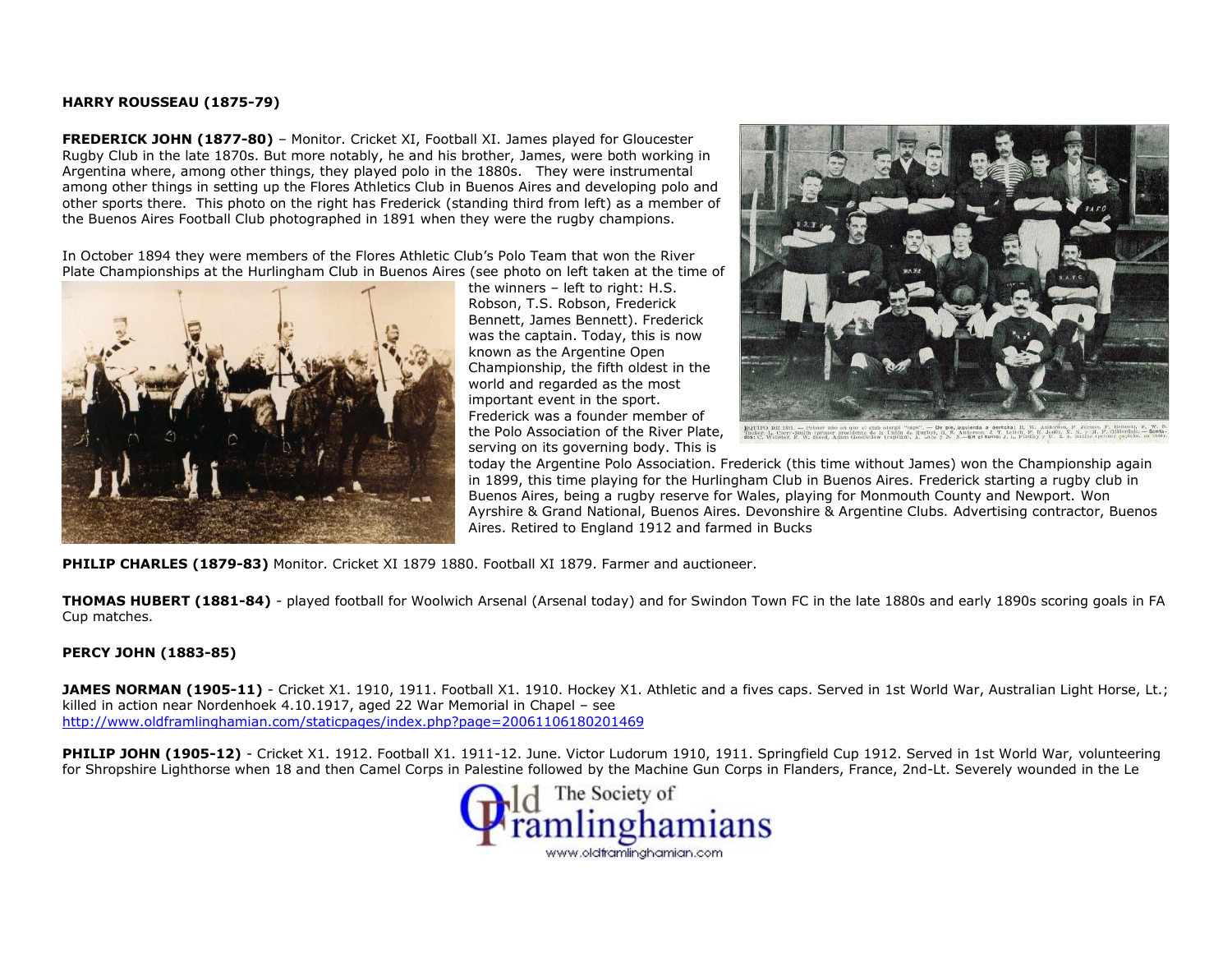

Mans trenches (had half of the top of his head blown off and a large section of his upper arm always wore a headband.). Went to Kenya in 1919 after the war and worked initially for Hugh Bartley at Nakuru. In the late 1920s he bought a small farm of 500 acres. In the early 1930s involved with Kitale Transport Company taking food to Lake Rudolph. This was the first motorised transport in the district. In 1946 bought "Gidea" farm of 3500 acres in Kitale District, north west Kenya abutting Uganda. Taken over by his sons after his death. Manager of the Kitale branck of the Kenya Farmers Association 1940-49 before retiring. Believe he founded the Kitale Rugby Club in Kenya, which is where he lived for the rest of his life after emigrating to East Africa after the First World War. On the left he is pictured left front row in a football team possibly at Framlingham and on the right is a photo of him in army uniform. He died of cancer in 1952.

## **ARTHUR ELLIOTT (K1917-19)** – Cricket XI 1919. Farmer

**GUY ROUSSEAU (K1917-21**) – he was at Framlingham during the latter part of the First World War and used to recall seeing the Zeppelins passing by Framlingham. He had a photo of Framlingham College (which I took in the 1980s from the castle) on a chest of drawers near his bed when he died. He played hockey for Herefordshire and was also cricket captain for the club at Ross-on-Wye in Herefordshire. Owned and ran the Central Garage in Ross-on-Wye from 1938 until the late 1970s.



Below is a picture taken at Ingestone on 5<sup>th</sup> August, 1878. The photo includes all seven sons who went to Framlingham, the three daughters, and the parents. At this time, Arthur (*back row, right*) and James (*back row, left*) had already left Framlingham. The two boys standing in the centre, Harry (*left*) and Frederick (*right*) were still at Framlingham and the remaining three boys. Philip (*standing, left*), Tom (*standing, right*), and John Percy (*centre, seated*) were due to go.